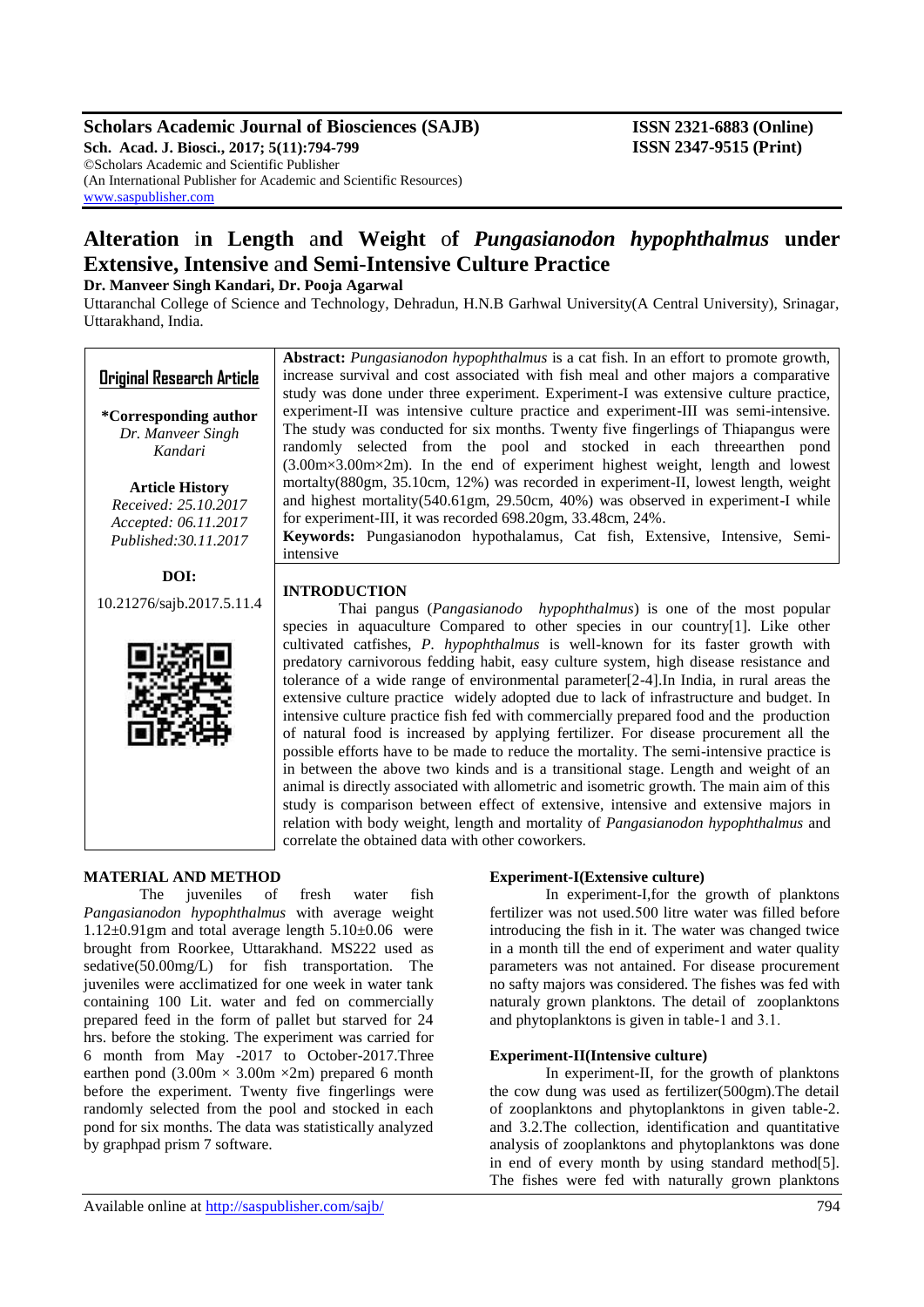## **Manveer Singh Kandari & Pooja Agarwal***.***, Sch. Acad. J. Biosci., Nov 2017; 5(11):794-799**

along with commercially prepared food twice in day @6,4,3%body weight/day,(Starter, grower and finisher)[6] supplied by Nugen feed and food, Badauli, Karnal, India. The composition and ingredients of commercially prepared food(2-5 mm diameter, 3-5 mm length, Pellets)is given in table-4.All the water quality parameters were maintained throughout the experiment. The water temperature was maintained between 23-  $30^{\circ}$ C by changing the water twice in a month till the end of experiment. Dissolved oxygen level was maintained 7.00-7.50 by artificially aerated automatic air pump. The pH was maintained between 6.50-7.50by changing the water and addition of appropriate amount of calcium carbonate in water. The weight and length of fishes was measured at the end of every month till the end of experiment and shown in table5 and 6.The water of pond was treated with potassium permanganate (antiparasite) 0.5 ppm/Lit (twice in a month).

#### **Experiment-III(Semi-extensive)**

In experiment-III, for the growth of planktons the cow dung was used as fertilizer(250gm).The detail of zooplanktons and phytoplanktons in given table-2 and 3.3.Water quality parameters were not monitored and water was changed twice in month. For disease procurement no safty majors was considered. The fishes were fed with naturally grown planktons along with commercially prepared food twice in day @3,2,1.5%body weight/day,(Starter, grower and finisher). The weight and length of fishes was measured in the end of every month till the end of experiment from each experimental setup.

#### **RESULT**

Among zooplanktons the group rotifera was found dominant followed by arthropods and protozoans while in experiment-II and III, arthropods mostly crustacean were found dominant. In experiment –I,II and III among phytoplanktons the group chlorophacea was found dominant followed by bacillariophace, cynophacea and euglinophacea. The detail of indentified planktons in experiment –I,II and III is given in table-1 and 2.

| S.No           | Zooplankton                    | Phytoplankton                     |
|----------------|--------------------------------|-----------------------------------|
|                | Dephniacrinata(Arthropoda)     | Terasporasp.(Chlorophacea)        |
| $\mathfrak{D}$ | Nauplius larvae(Arthropoda)    | Coelastumsp.(Chlorophacea)        |
| 3              | Mosquito larvae(Arthopoda)     | Chloralla vulgaris(Chlorophacea)  |
| 4              | Branhionusplicaticis(Rotifera) | Chlorallaellipsoida(Chlorophacea) |
| 5              | Keratellacochlearis (Rotifera) | Chlosterium sp.(Chlorophacea)     |
| 6              | Asphachna sp. (Rotifera)       | Oocystis sp. (Chlorophacea)       |
|                | Brachionusangularis(Rotifera)  | Spyrogyra sp.(Chlorophacea)       |
| 8              | Paramecium caudatum(Protozoa)  | Ulothrixsp.(Chlorophacea)         |
| 9              | Amoeba sp. (Protozoa)          | Stichococcus sp.(Chlorophacea)    |
| 10             |                                | Cyclotella sp.(Bacillariophycea   |
| 11             |                                | Anabaena sp.(Cyanophycea)         |
| 12             |                                | Euglenasp.(Euglenophycea)         |

**Table-1: Showing the zooplankton and phytoplankton of experiment-I.**

## **Table-2: Showing the zooplankton and phytoplankton of experiment-II and III**

| S.No           | Zooplankton                    | Phytoplankton                          |
|----------------|--------------------------------|----------------------------------------|
|                | Dephniacrinata(Arthropoda)     | Teraspora (Chlorophacea)               |
| $\overline{2}$ | Nauplius larvae (Arthropoda)   | Coelastum(Chlorophacea)                |
| 3              | Mosquito larvae(Arthopoda)     | Chloralla vulgaris (Chlorophacea)      |
| $\overline{4}$ | Cyclops (Arthropoda)           | Chlorallaellipsoida(Chlorophacea       |
| 5              | <i>Moina</i> sp.(Arthropoda)   | Chlosterium sp.(Chlorophacea)          |
| 6              | Calanusplumchrus(Arthropoda)   | Oocystissp.(Chlorophacea)              |
| 7              | Branhionusplicaticis(Rotifera) | Spyrogyrasp.(Chlorophacea)             |
| 8              | Branchionusrubens(Rotifera     | Gonathogygonsp.(Chlorophacea)          |
| 9              | Keratellacochlearis (Rotifera) | Pleurococus sp.(Chlorophacea)          |
| 10             | Asphachna(Rotifera)            | Tetrahedronsp.(Chlorophacea)           |
| 11             | Paramecium caudatum(Protozoa)  | Crucigeniairregularis (Chlorophacea)   |
| 12             | Amoeba sp. (Protozoa)          | Pediastrum simplex(Chlorophacea)       |
| 13             | Aurcelladiscoides(Protozoa)    | Cyclotella sp.(Bacillariophycea)       |
| 14             | Vorticella companula(Protozoa) | <i>Navicula</i> sp. (Bacillariophycea) |
| 15             |                                | Surirela sp. (Bacillariophycea)        |
| 16             |                                | Fragilaria sp. (Bacillariophycea)      |
| 17             |                                | Anabaena(Cyanophycea)                  |
| 18             |                                | Gomphospaeria(Cyanophycea)             |
| 19             |                                | Euglena (Euglenophycea)                |
| 20             |                                | Phacus(Euglenophycea)                  |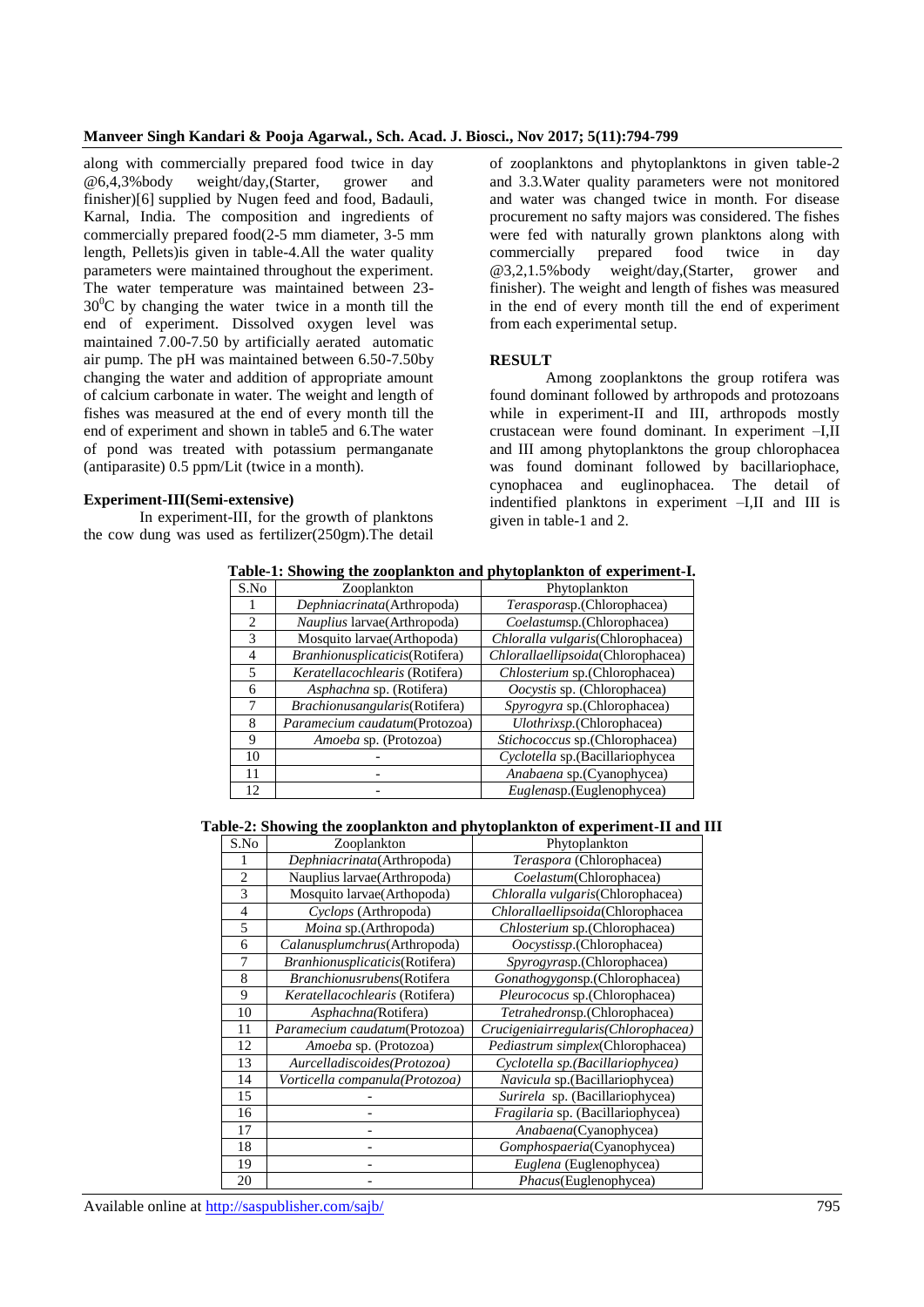#### **Manveer Singh Kandari & Pooja Agarwal***.***, Sch. Acad. J. Biosci., Nov 2017; 5(11):794-799**

Highest quantity of planktons was observed in experiment-II while lowest quantity was observed in experiment-I. Monthly variation in quantity of planktons is given table-3.1,3.2 and 3.3 and figure-1,2 and 3 .Increased weight and length was observed in eperiment-II(intensive) and III(semiintensive)throughout the experiment when compared with experiment-I(extensive). In the end of experiment the highest weight and length was

recorded(880.00gm,35.10cm) in experiment-II followed by experiment-III(698.20 gm, 33.48 cm). In experiment-I it was recorded lowest(540.61gm, 29.50cm.The total mortality of experiment–I, in experiment-II and III was recorded 40%,12% and 24%.The montly weight, length and mortality of *Pangasianodon hypophthalmus* is given in table 5 and 6 and figure-4 and 5.

| Plankton group       |       | Month |       |        |           |         |       |
|----------------------|-------|-------|-------|--------|-----------|---------|-------|
|                      | May   | June  | July  | August | September | October |       |
| Chlorophacea         | 9.12  | 6.30  | 6.16  | 5.98   | 5.48      | 5.12    | 6.36  |
| Bacillariophacea     | 6.16  | 5.78  | 5.60  | 4.90   | 4.63      | 4.41    | 5.24  |
| Cynophacea           | 5.28  | 5.10  | 5.02  | 4.76   | 4.60      | 4.54    | 4.88  |
| Euglinophacea        | 1.02  | 0.98  | 0.86  | 0.80   | 0.76      | 0.70    | 0.85  |
| Total phytoplanktons | 21.58 | 18.16 | 17.64 | 16.44  | 15.47     | 14.77   | 17.34 |
| Rotifers             | 3.27  | 2.68  | 2.81  | 2.89   | 2.80      | 2.60    | 2.84  |
| Arthropods           | 0.29  | 0.42  | 0.21  | 0.22   | 0.20      | 0.17    | 0.25  |
| Protozoa             | 0.10  | 0.15  | 0.13  | 0.12   | 0.10      | 0.09    | 0.10  |
| Tatalzooplaktons     | 3.66  | 3.25  | 3.15  | 3.23   | 3.10      | 2.86    | 3.20  |
| Total planktons      | 25.24 | 21.41 | 20.79 | 19.67  | 18.57     | 17.63   | 20.54 |

**Table-3.1:Monthlymean value of planktons(×10<sup>3</sup> cell/L)of experiment-I.**

## **Table-3.2:Monthly mean value of planktons(×10<sup>3</sup> cell/L) of experiment-II**

| Plankton group          |       | Month |       |        |           |         | Mean  |
|-------------------------|-------|-------|-------|--------|-----------|---------|-------|
|                         | May   | June  | July  | August | September | October |       |
| Chlorophacea            | 15.16 | 12.25 | 11.76 | 11.21  | 11.13     | 11.80   | 12.21 |
| Bacillariophacea        | 8.26  | 8.09  | 7.80  | 7.62   | 7.41      | 7.38    | 7.76  |
| Cynophacea              | 7.48  | 6.24  | 5.86  | 5.42   | 5.36      | 5.29    | 7.13  |
| Euglinophacea           | 1.46  | 1.22  | 1.10  | 1.02   | 0.97      | 0.90    | 1.11  |
| Total phytoplanktons    | 32.36 | 27.80 | 26.52 | 25.27  | 24.67     | 25.37   | 28.21 |
| Arthropoda              | 6.50  | 6.22  | 6.34  | 6.42   | 6.37      | 6.28    | 5.28  |
| Rotifers                | 4.80  | 4.26  | 4.36  | 4.68   | 4.60      | 4.22    | 4.48  |
| Protozoa                | 0.82  | 0.84  | 0.80  | 0.78   | 0.74      | 0.68    | 0.77  |
| Total zooplanktons      | 12.12 | 11.32 | 11.50 | 11.88  | 11.71     | 11.18   | 11.61 |
| <b>Taotal Planktons</b> | 44.36 | 39.12 | 38.02 | 37.15  | 36.38     | 36.55   | 39.82 |

#### **Table-3.3:Monthly mean value of planktons(×10<sup>3</sup> cell/L) of experiment-III.**

| Plankton group          |       | Month |       |        |           |         | Mean  |
|-------------------------|-------|-------|-------|--------|-----------|---------|-------|
|                         | May   | June  | July  | August | September | October |       |
| Chlorophacea            | 11.10 | 8.41  | 9.16  | 9.11   | 10.08     | 10.30   | 9.69  |
| Bacillariophacea        | 7.20  | 6.72  | 6.58  | 5.52   | 5.68      | 5.59    | 6.21  |
| Cynophacea              | 5.88  | 5.20  | 5.10  | 5.08   | 4.93      | 4.87    | 5.17  |
| Euglinophacea           | 1.08  | 1.02  | 0.98  | 0.92   | 0.87      | 0.80    | 0.94  |
| Total phytoplanktons    | 25.26 | 21.35 | 21.82 | 20.63  | 21.56     | 21.56   | 22.01 |
| Arthropoda              | 4.54  | 4.31  | 4.14  | 4.10   | 4.05      | 4.01    | 4.19  |
| Rotifers                | 3.72  | 3.66  | 3.52  | 3.45   | 3.35      | 3.30    | 3.50  |
| Protozoa                | 0.63  | 0.65  | 0.60  | 0.54   | 0.52      | 0.48    | 0.57  |
| Total zooplanktons      | 8.89  | 8.43  | 8.26  | 8.09   | 7.92      | 7.79    | 8.26  |
| <b>Taotal Planktons</b> | 34.15 | 29.78 | 30.08 | 28.72  | 29.48     | 29.05   | 30.27 |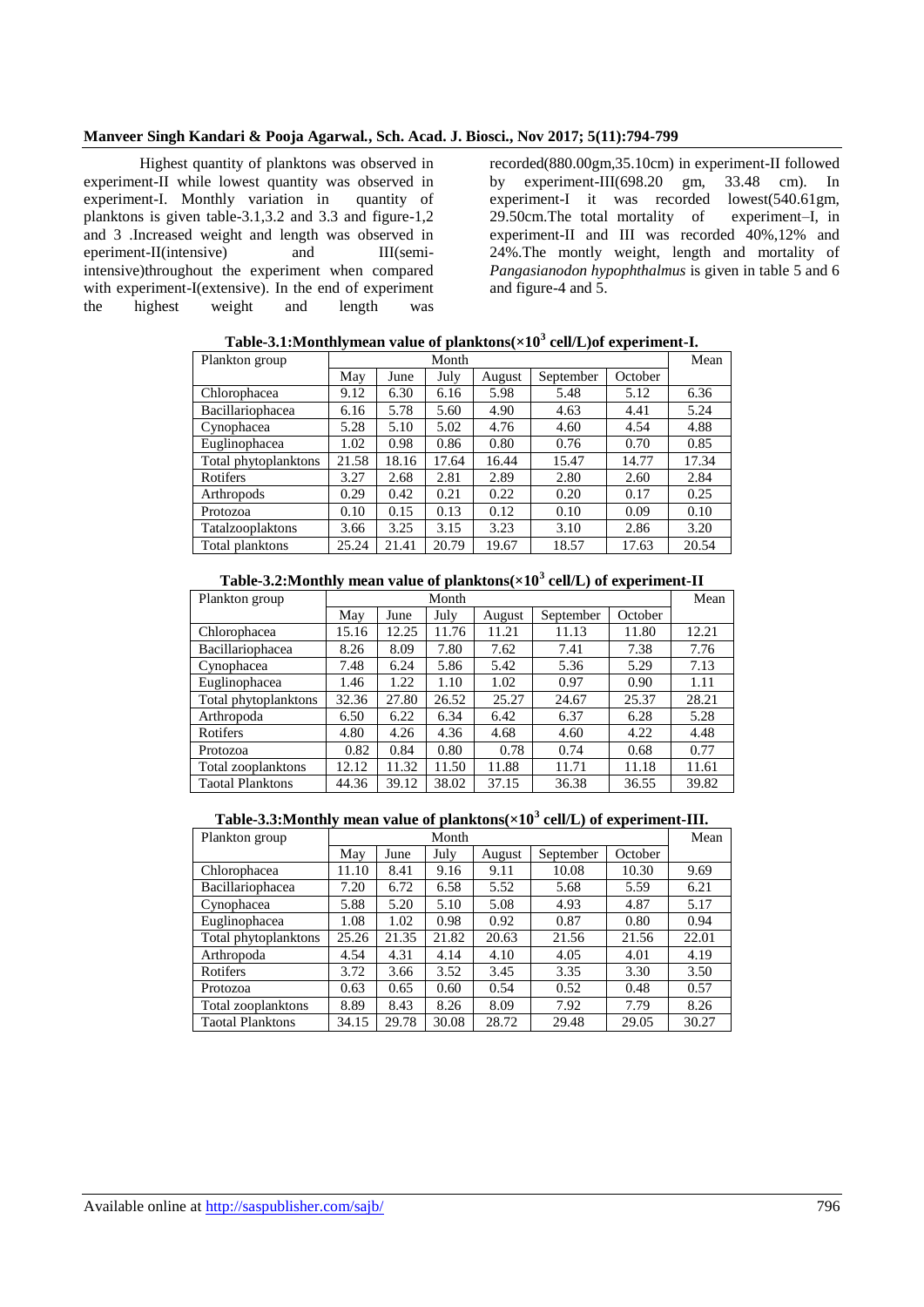| S.No           | Name of ions/vitamins<br>substances | Amount/%       | S.No | Name of ions/vitamins<br>substances | Amount %          |
|----------------|-------------------------------------|----------------|------|-------------------------------------|-------------------|
|                | Protein, minimum                    | 12%            | 10   | Selenium                            | $0.60 - 0.61$ ppm |
| 2              | Fat. minimum                        | 5.50%          | 11   | Vitamin E, minimum                  | 225.00IU/lb       |
| $\mathcal{R}$  | Fibre, maximum                      | 23.00%         | 12   | Vitamin A, minimum                  | 3500.00 IU/lb     |
| $\overline{4}$ | Lysine, minimum                     | 0.70%          | 13   | Biotin, minimum                     | $3.60$ mg/lb      |
| $\overline{5}$ | Calcium                             | $0.8 - 1.00\%$ | 14   | Starch, maximum                     | 7.00%             |
| 6              | Phosphorus minimum                  | 0.50%          | 15   | Sugar, maximum                      | 4.00%             |
|                | Magnesium minimum                   | 0.50%          | 16   | Ferrous Carbonate                   | QS                |
| 8              | Zinc minimum                        | 220.00ppm      | 17   | Manganous Oxide                     | QS                |
| $\mathbf Q$    | Copper minimum                      | $65.00$ ppm    | 18   | Cod liver oil                       | 1%                |

**Manveer Singh Kandari & Pooja Agarwal***.***, Sch. Acad. J. Biosci., Nov 2017; 5(11):794-799**

## **Table-4:Compositionand ingredients of commercially prepared food for experiment-II and -III.**

## **INGREDIENTS**

Alfalfa, Shredded Beet Pulp, Wheat Midlings, Ground Oat Hulls, Ground Soy Hulls, Ground Flaxseed, Soy Oil, Calcium Lignin Sulfonate, Calcium Carbonate, Mono-dicalcium Phosphate, Salt, Vitamin A, Natural falvour, Vitamin C, Biotin, B-12 Concentrate, Calcium Pentothenate, Choline Chloride, Natural Vitamin E, Tecopherols, Vitamin D,L-Lysine, Magnesium Oxide, DL- Methionine, Niacin, Riboflavin, Selenium, Thiamine, Cobalt Carbonate, Copper Sulphate, Manganous Oxide, Calcium Iodate, Zinc-Oxide. Note- The amount of feed for experiment-III was given half of experiment-II.

| Months                                                          | Experiment-I      | Experiment-II      | Experiment-III    | No.ofdeat and mortality% |           |           |  |  |
|-----------------------------------------------------------------|-------------------|--------------------|-------------------|--------------------------|-----------|-----------|--|--|
|                                                                 |                   |                    |                   | $Exp.-I$                 | $Exp.-II$ | Exp.III   |  |  |
| May                                                             | $25.10\pm3.10$    | $35.12 \pm 2.12$   | $30.42 \pm 2.24$  | $4=16%$                  | $2=8%$    | $3 = 12%$ |  |  |
| June                                                            | $70.10 + 4.22$    | $95.21 \pm 5.00$   | $81.61 \pm 3.10$  | $3 = 12\%$               | $1 = 4\%$ | $2 = 8\%$ |  |  |
| July                                                            | $120.21 \pm 5.42$ | 180.00±4.00        | $165.40 \pm 3.50$ | $2=8%$                   |           | $1 = 4\%$ |  |  |
| August                                                          | $205.41 \pm 4.60$ | $351.22 \pm 7.60$  | $314.21 \pm 7.30$ | $1 = 4\%$                |           |           |  |  |
| September                                                       | $334.20 \pm 6.81$ | 702.00±8.20        | $630.65 \pm 7.57$ |                          |           |           |  |  |
| October                                                         | $540.61 \pm 6.20$ | $880.12 \pm 10.50$ | $698.20 \pm 8.50$ |                          |           |           |  |  |
| $\cdots$ $\cdots$ $\cdots$<br>$1$ $\alpha$ $\alpha$<br>$\cdots$ |                   |                    |                   |                          |           |           |  |  |

All values are mean of remaining live fishes and ±is SEM.

## **Table-6: Monthly variation in body length (cm) of** *P. hypophthalmus* **in Experiment-I,II and III**

| Months    | Experiment-I     | Experiment-II    | Experiment-III   |
|-----------|------------------|------------------|------------------|
| May       | $4.65 \pm 0.15$  | $4.96 \pm 0.10$  | $4.87 \pm 0.16$  |
| June      | $7.90 \pm 0.20$  | $10.43 \pm 0.25$ | $8.96 \pm 0.26$  |
| July      | $17.82 \pm 0.26$ | $20.36 \pm 0.22$ | $18.10\pm0.20$   |
| August    | $26.88 \pm 0.40$ | $30.10 \pm 0.42$ | $28.60 \pm 0.43$ |
| September | $28.68 \pm 0.38$ | 33.20±0.35       | $31.81 \pm 0.32$ |
| October   | 29.50±0.50       | $35.10 \pm 0.52$ | 33.48±0.48       |

All vaues are mean of remaining live fishes and  $\pm$ is SEM.



**Fig-1: Showing monthly quantitative variation (×10<sup>3</sup> cell/L)in planktons in experiment-I.**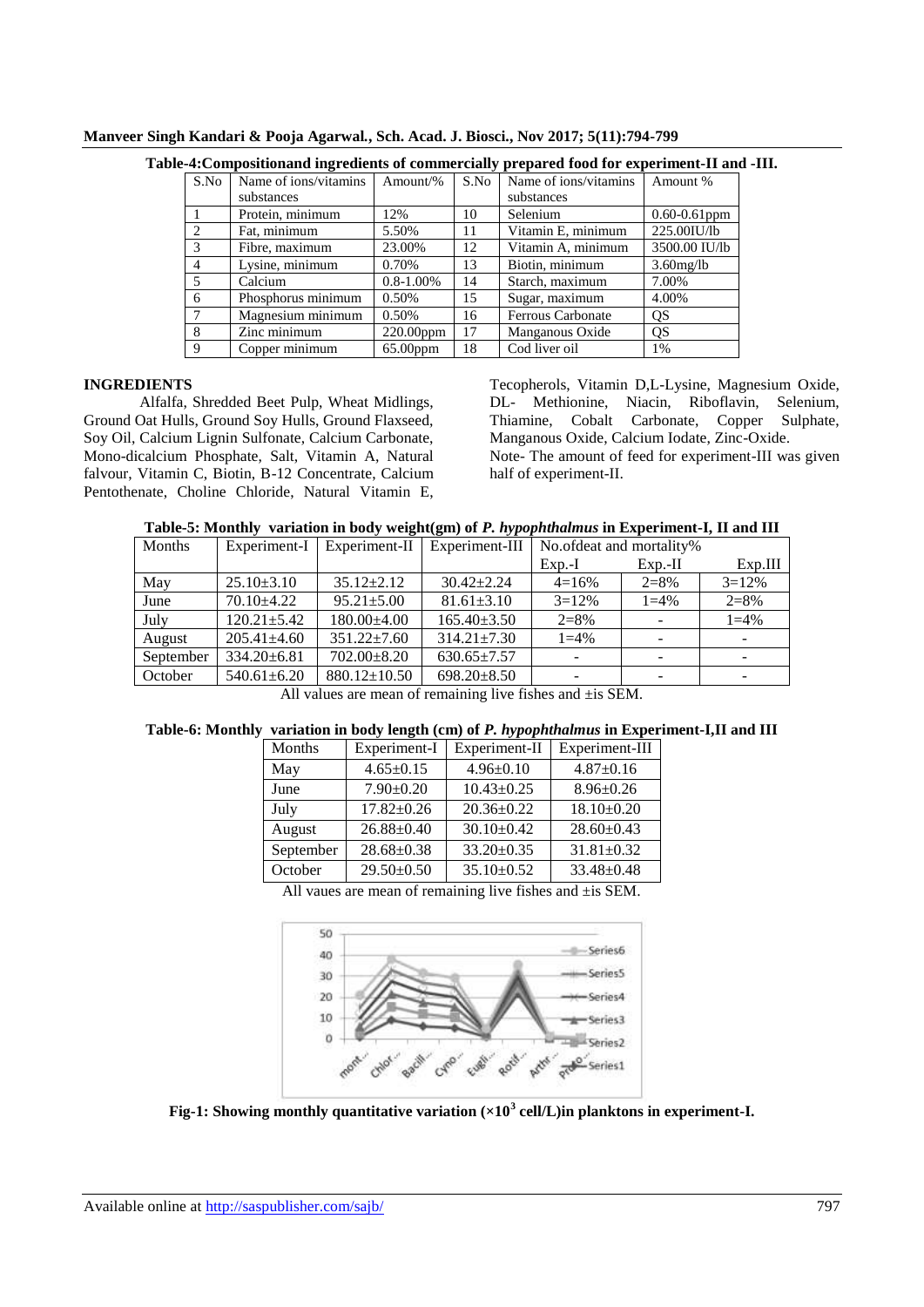**Manveer Singh Kandari & Pooja Agarwal***.***, Sch. Acad. J. Biosci., Nov 2017; 5(11):794-799**



**Fig-2: Showing monthly quantitative variation (×10<sup>3</sup> cell/L)in planktons in experiment-II.**



**Fig-3: Showing monthly quantitative variation (×10<sup>3</sup> cell/L)in planktons in experiment-III.**



**Fig-4: Showing monthly variation in weight(gm) in** *Pangasianodon hypophthalmus* **experiment-I,II and III.**



**Fig-5: Showing monthly variation in length (gm) in** *Pangasianodon hypophthalmus* **experiment-I,II and III.**

## **DISCUSSION**

In experiment-II the highest weight, length lowest mortality was recorded for Thipangus throught the experiment because they were fed with

commercially prepared nutrient rich diet. The quantity of zooplanktons and phytoplanktons was also high because the pond was treated with cow dung for the growth of planktons. The water quality parameters was